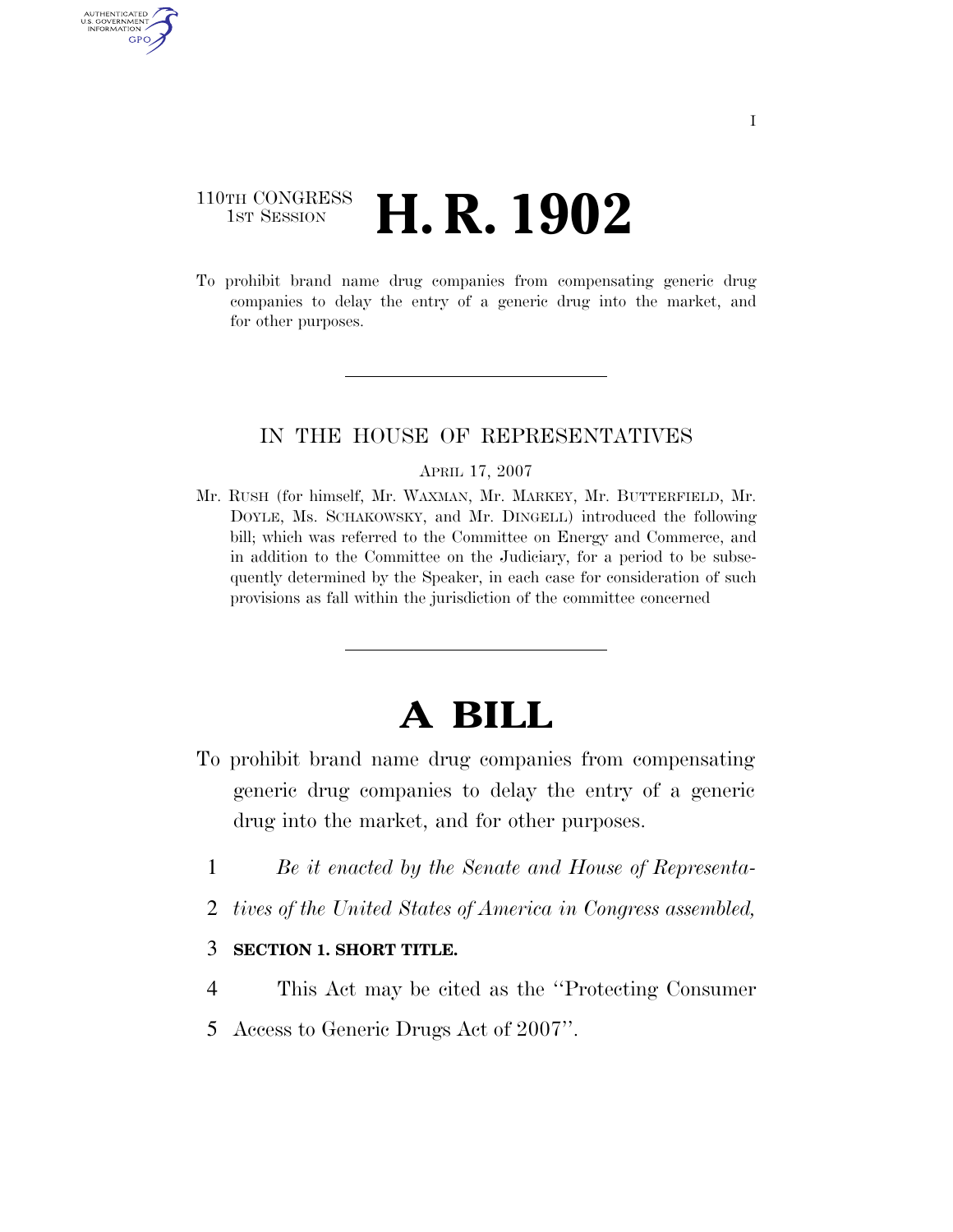### **SEC. 2. UNFAIR AND DECEPTIVE ACTS AND PRACTICES RE-LATED TO NEW DRUG APPLICATIONS.**

 (a) CONDUCT PROHIBITED.—It shall be unlawful for any person to directly or indirectly be a party to any agreement resolving or settling a patent infringement claim in which—

 (1) an ANDA filer receives anything of value; and

 (2) the ANDA filer agrees not to research, de- velop, manufacture, market, or sell, for any period of time, the drug that is to be manufactured under the ANDA involved and is the subject of the patent infringement claim.

 (b) EXCEPTIONS.—Notwithstanding subsection (a)(1), subsection (a) does not prohibit a resolution or set- tlement of a patent infringement claim in which the value received by the ANDA filer includes no more than—

 (1) the right to market the drug that is to be manufactured under the ANDA involved and is the subject of the patent infringement claim, before the expiration of—

 (A) the patent that is the basis for the pat-ent infringement claim; or

 (B) any other statutory exclusivity that would prevent the marketing of such drug; and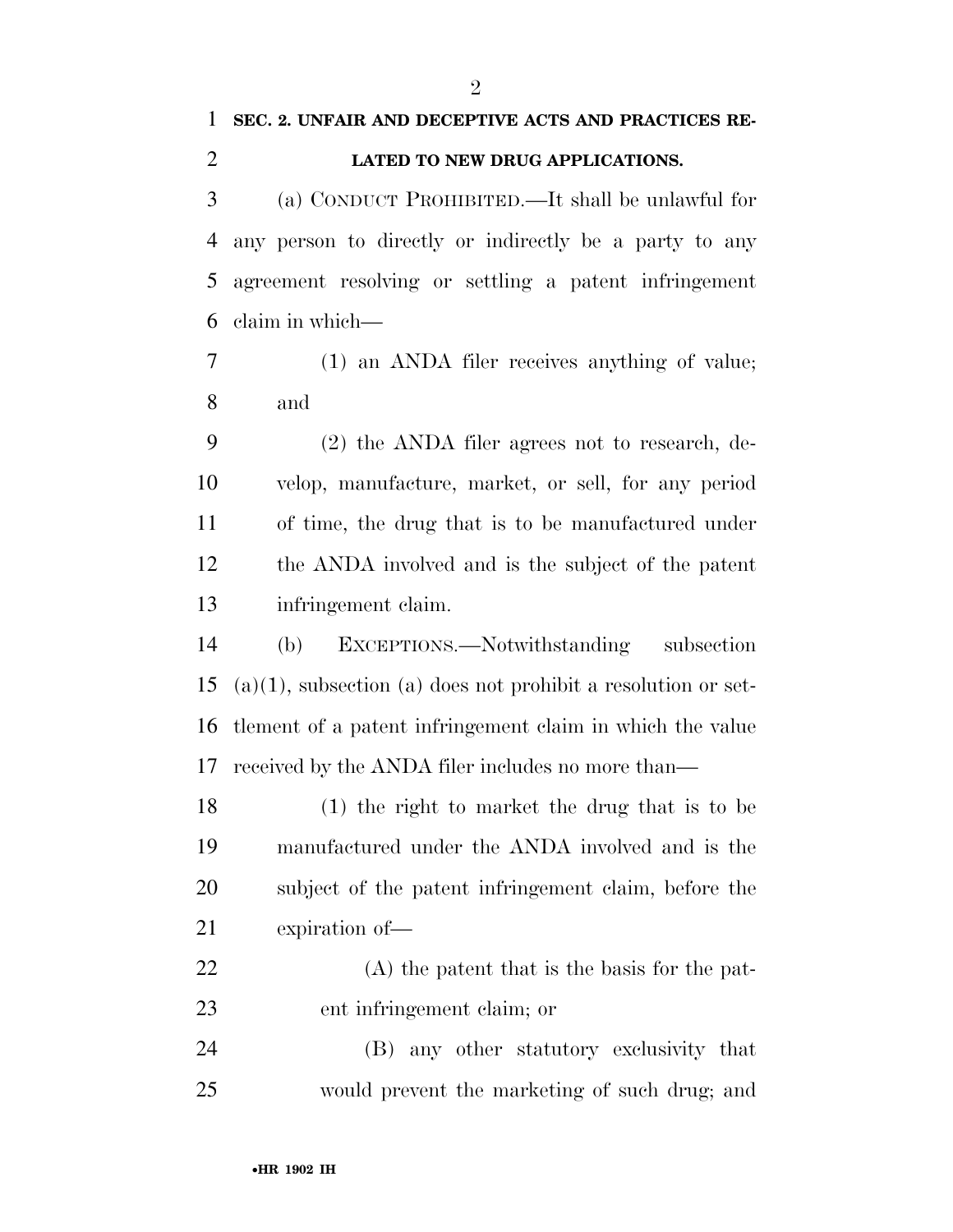(2) the waiver of a patent infringement claim for damages based on prior marketing of such drug. (c) ENFORCEMENT.—A violation of subsection (a) shall be treated as an unfair and deceptive act or practice and an unfair method of competition in or affecting inter- state commerce prohibited under section 5 of the Federal Trade Commission Act (15 U.S.C. 45). The Federal Trade Commission shall enforce this Act in the same manner, by the same means, and with the same jurisdiction as though all applicable terms and provisions of the Federal Trade Commission Act were incorporated into and made a part of this Act.

(d) DEFINITIONS.—In this section:

 (1) AGREEMENT.—The term ''agreement'' means anything that would constitute an agreement for purposes of section 5 of the Federal Trade Com-mission Act (15 U.S.C. 45).

18 (2) AGREEMENT RESOLVING OR SETTLING. The term ''agreement resolving or settling'', in ref- erence to a patent infringement claim, includes any agreement that is contingent upon, provides a con- tingent condition for, or is otherwise related to the resolution or settlement of the claim.

 (3) ANDA.—The term ''ANDA'' means an ab-breviated new drug application for the approval of a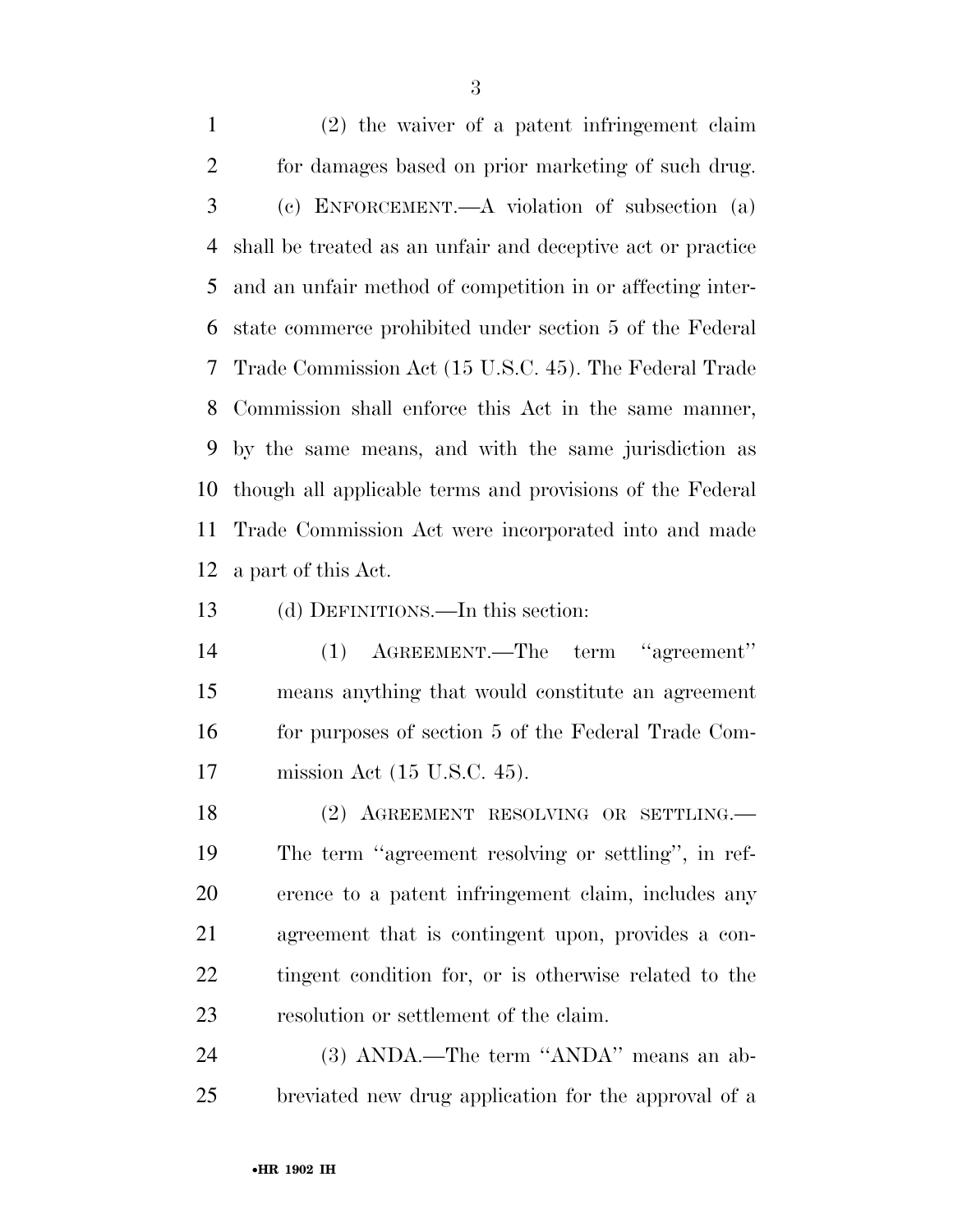| $\mathbf{1}$   | new drug under section 505(j) of the Federal Food,                              |
|----------------|---------------------------------------------------------------------------------|
| $\overline{2}$ | Drug, and Cosmetic Act $(21 \text{ U.S.C. } 355(j)).$                           |
| 3              | (4) ANDA FILER.—The term "ANDA filer"                                           |
| $\overline{4}$ | means a party that has filed an ANDA with the                                   |
| 5              | Food and Drug Administration.                                                   |
| 6              | (5) PATENT INFRINGEMENT.—The term "pat-                                         |
| 7              | ent infringement" means infringement of any patent                              |
| 8              | of any filed patent application, extension,<br><sub>or</sub>                    |
| 9              | reissuance, renewal, division, continuation, continu-                           |
| 10             | ation in part, reexamination, patent term restora-                              |
| 11             | tion, patent of addition, or extension thereof.                                 |
| 12             | (6) PATENT INFRINGEMENT CLAIM.—The term                                         |
| 13             | "patent infringement claim" means any allegation                                |
| 14             | made to an ANDA filer, whether or not included in                               |
| 15             | a complaint filed with a court of law, that its ANDA                            |
| 16             | or drug to be manufactured under such ANDA may                                  |
| 17             | infringe any patent.                                                            |
| 18             | SEC. 3. FTC RULEMAKING.                                                         |
| 19             | The Federal Trade Commission may, by rule promul-                               |
| $\sim$ $\sim$  | $\mathbf{r}$ and $\mathbf{r}$ are $\mathbf{r}$ and $\mathbf{r}$ is $\mathbf{r}$ |

 gated under section 553 of title 5, United States Code, exempt certain agreements described in section 2 if the Commission finds such agreements to be in furtherance of market competition and for the benefit of consumers. Consistent with the authority of the Commission, such rules may include interpretive rules and general state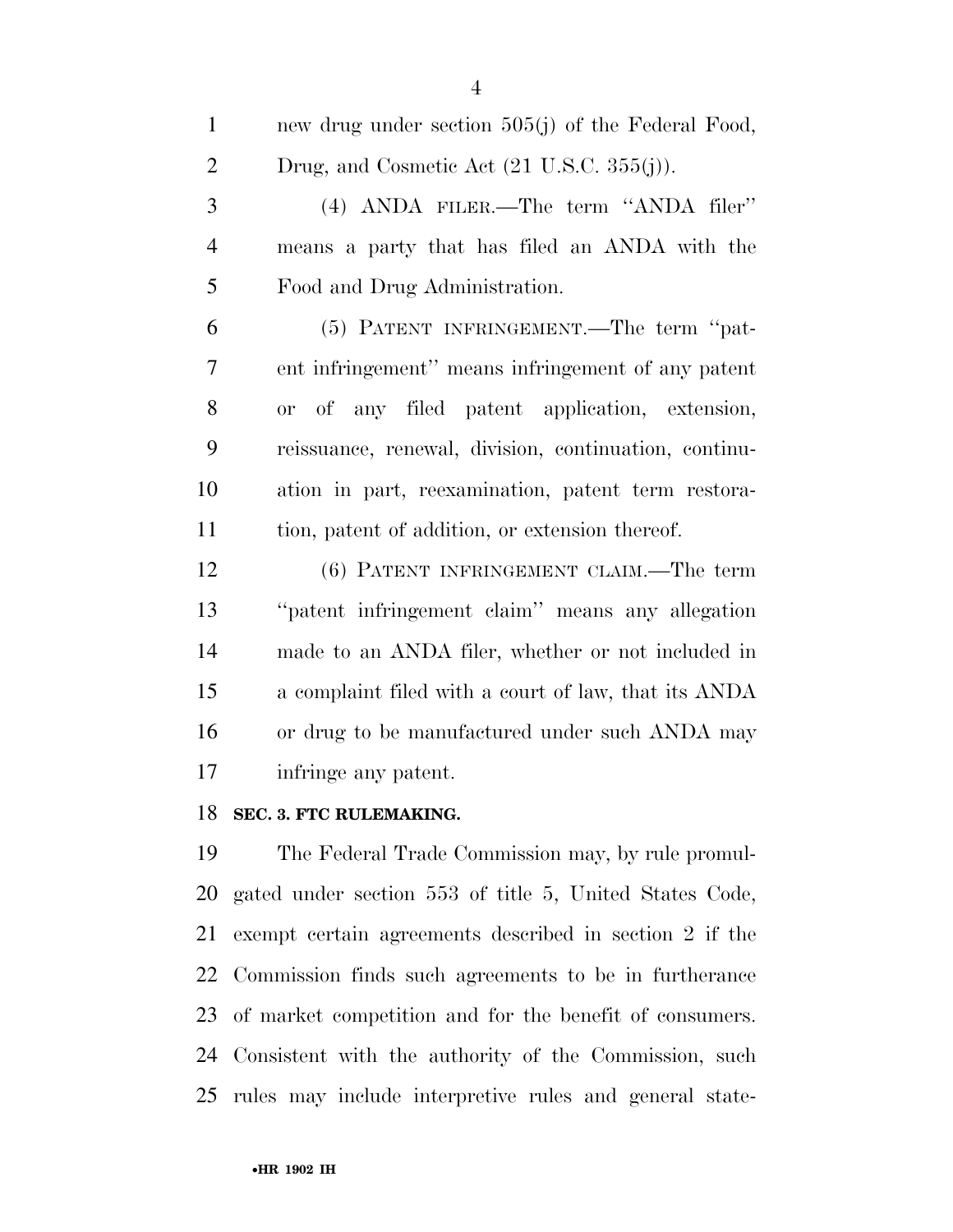ments of policy with respect to the practices prohibited under section 2.

## **SEC. 4. FORFEITURE OF 180-DAY EXCLUSIVITY PERIOD UNDER THE FFDCA.**

5 Section  $505(j)(5)(D)(i)$  of the Federal Food, Drug, 6 and Cosmetic Act  $(21 \text{ U.S.C. } 355(j)(5)(D)(i))$  is amend-ed—

8 (1) in subclause  $(I)(bb)$ —

 (A) by redesignating subitem (CC) as subitem (EE); and

 (B) by inserting after subitem (BB) the following:

| 13 | "(CC) In a declaratory        |
|----|-------------------------------|
| 14 | judgment action described in  |
| 15 | subitem (AA), a court dis-    |
| 16 | misses the action for lack of |
| 17 | subject matter jurisdiction,  |
| 18 | either with or without preju- |
| 19 | dice.                         |
| 20 | $\lq\lq$ (DD) The applicant   |
| 21 | files with the Secretary a    |
| 22 | covenant by the patent        |
|    |                               |

 owner that the patent owner will not sue the applicant for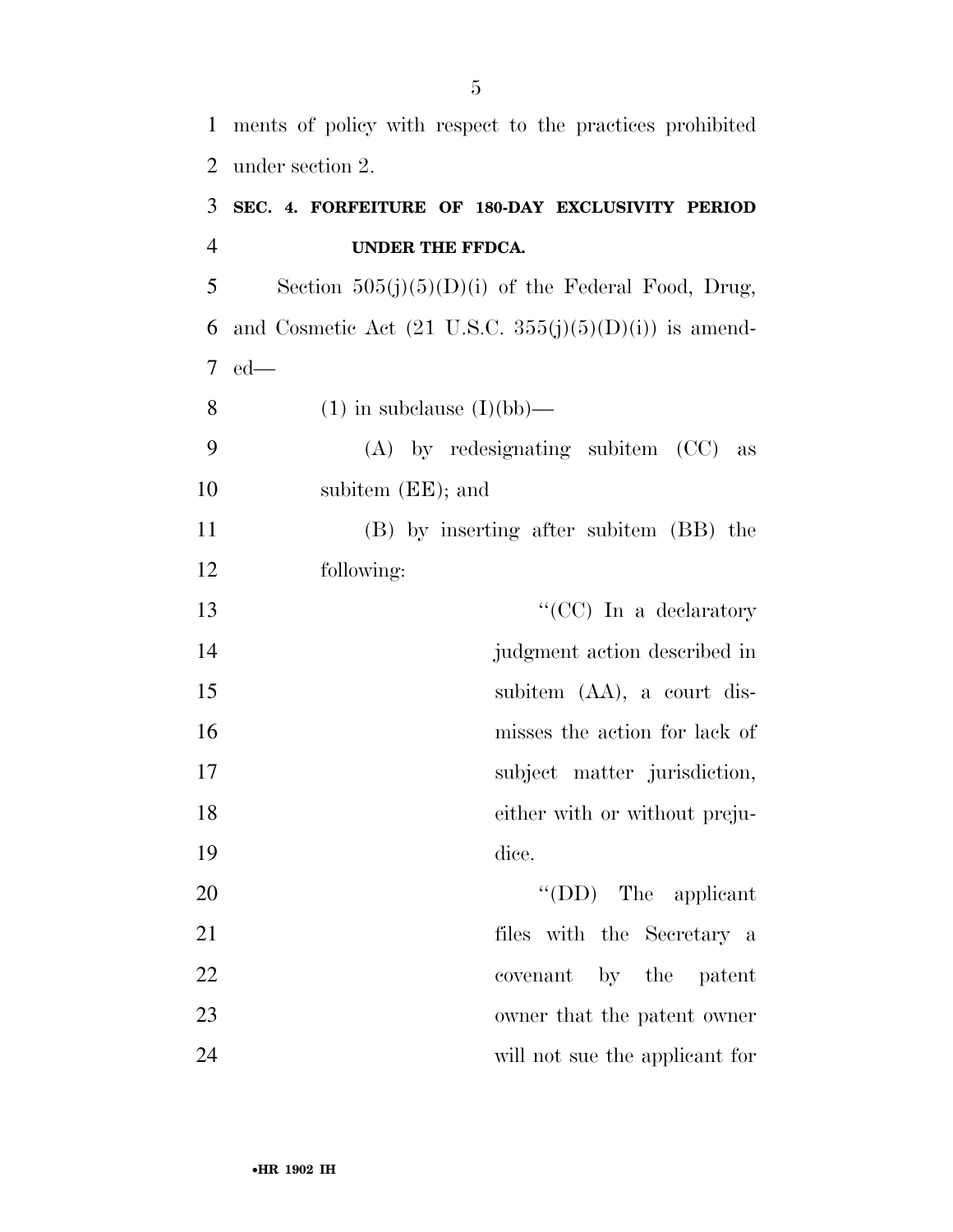| $\mathbf{1}$   | infringement with respect to                          |
|----------------|-------------------------------------------------------|
| 2              | the patent."; and                                     |
| 3              | $(2)$ in subclause $(V)$ , by inserting "section 2 of |
| $\overline{4}$ | the Protecting Consumer Access to Generic Drugs       |
| 5              | Act of 2007 or" after "that the agreement has vio-    |
| 6              | lated".                                               |

#### **SEC. 5. NOTICE AND CERTIFICATION OF AGREEMENTS.**

 (a) NOTICE OF ALL AGREEMENTS.—Section 1112(c)(2) of the Medicare Prescription Drug, Improve- ment, and Modernization Act of 2003 (21 U.S.C. 3155 note) is amended by—

 (1) striking ''the Commission the'' and insert-13 ing "the Commission (1) the"; and

 (2) inserting before the period at the end the following: ''; and (2) a description of the subject matter of any other agreement the parties enter into within 30 days of an entering into an agreement covered by subsection (a) or (b)''.

 (b) CERTIFICATION OF AGREEMENTS.—Section 1112 of such Act is amended by adding at the end the following: ''(d) CERTIFICATION.—The Chief Executive Officer or the company official responsible for negotiating any agreement required to be filed under subsection (a), (b), or (c) shall execute and file with the Assistant Attorney General and the Commission a certification as follows: 'I